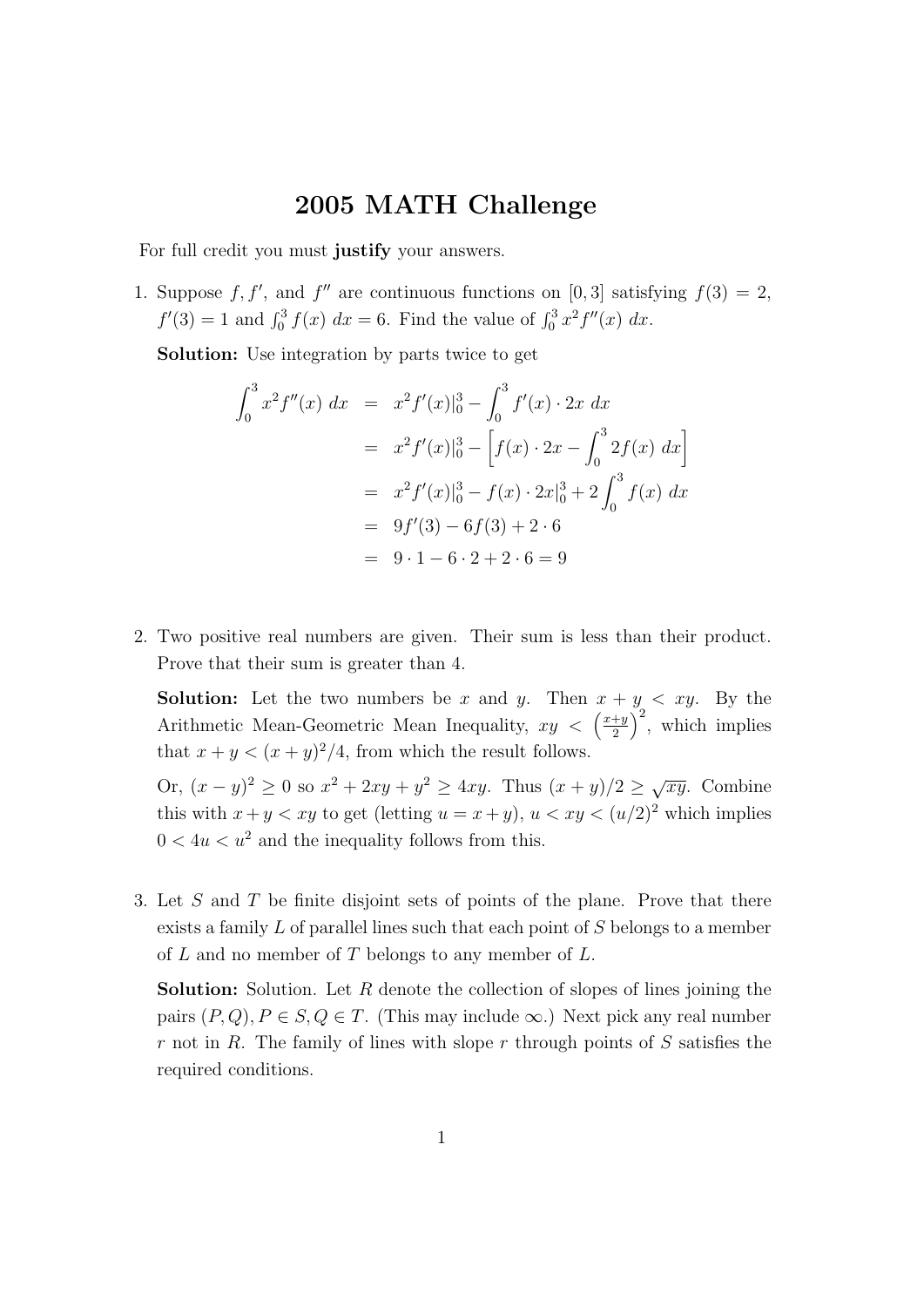4. A bug starts from the origin on the plane and crawls one unit upwards to (0, 1) after one minute. During the second minute, it crawls two units to the right ending at (2, 1). Then during the third minute, it crawls three units upward, arriving at  $(2, 4)$ . It makes another right turn and crawls four units during the fourth minute. From here it continues to crawl n units during minute  $n$  and then making a  $90°$  turn either left or right. The bug continues this until after 16 minutes, it finds itself back at the origin. Its path does not intersect itself. What is the smallest possible area of the 16-gon traced out by its path?

Solution: 384. Note that the vertical sides of the polygon are all odd lengths. Since the up sides equals the down sides, we must partition the set  $\{1, 3, 5, 7, 9, 11, 13, 15\}$  into two subsets, one containing both 1 and 3 so that the sum of the members of each subset is  $(1+3+5+7+9+11+13+15) \div 2 = 32$ . Experimentation shows that this can be done in only one way:  $Up = \{1, 3, 13, 15\}$ and  $Down = \{5, 7, 9, 11\}$ . The horizontal edges are trickier. The sum  $2 + 4 +$  $6 + \cdots + 16 = 72$  so the partition must be into two sets each with sum 36 such that the 'right' edges include both 2 and 4. This can be done in four ways:  $\{2, 4, 14, 16|6, 8, 10, 12\}, \{2, 4, 8, 10, 12|6, 14, 16\}, \{2, 4, 6, 8, 16|10, 12, 14\},\$  $\{2, 4, 6, 10, 14|8, 12, 16\}$ . Only two of these give rise to non-intersecting paths. The path for  $Right = \{2, 4, 14, 16\}, Left = \{6, 8, 10, 12\}$  is shown below. The other nonintersecting path is given by the partition  $Right = \{2, 4, 6, 8, 16\},\$  $Left = \{10, 12, 14\}, Up = \{1, 3, 13, 15\}$  and  $Down = \{5, 7, 9, 11\}$ , which gives rise to a 16-gon whose area is 660.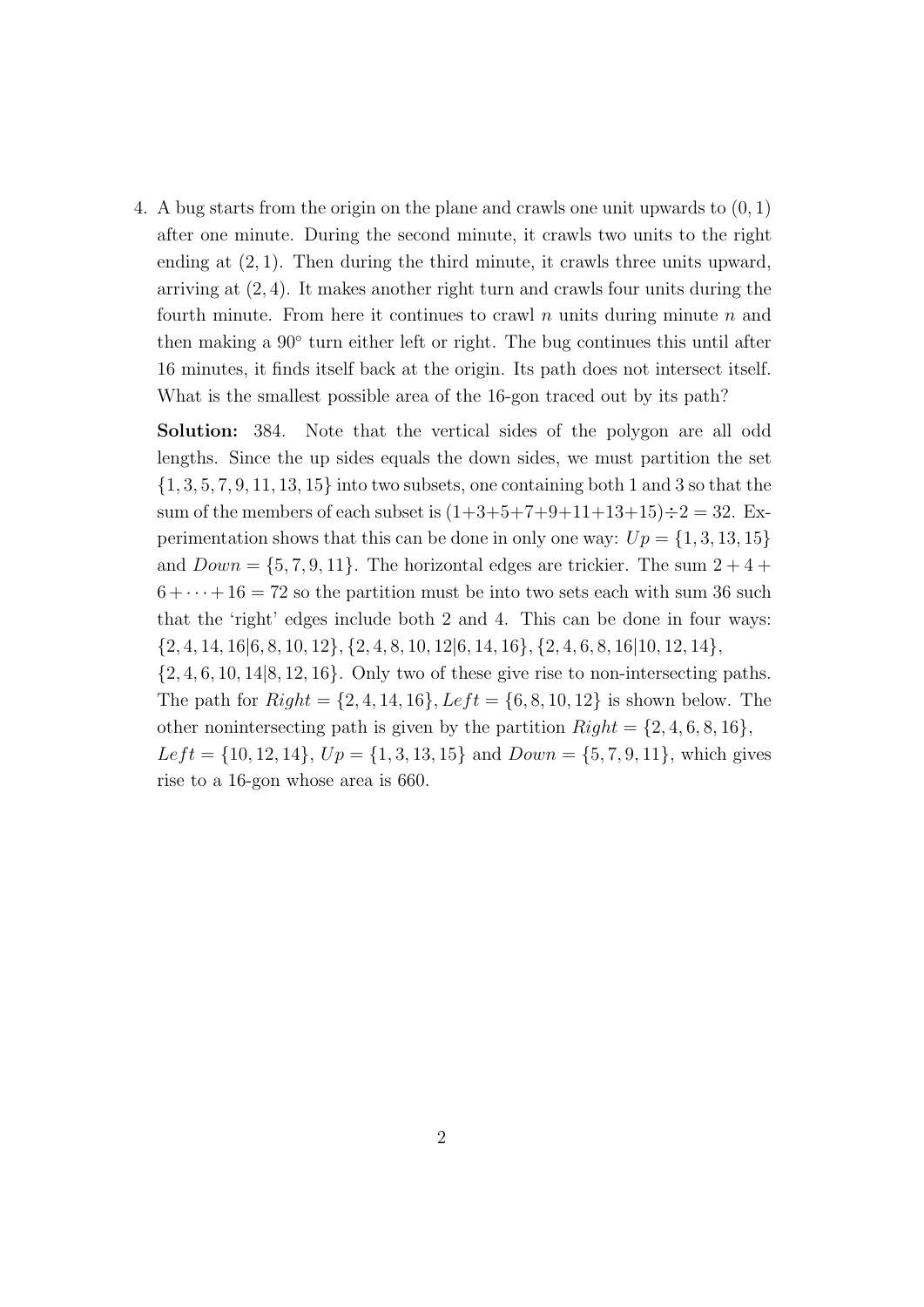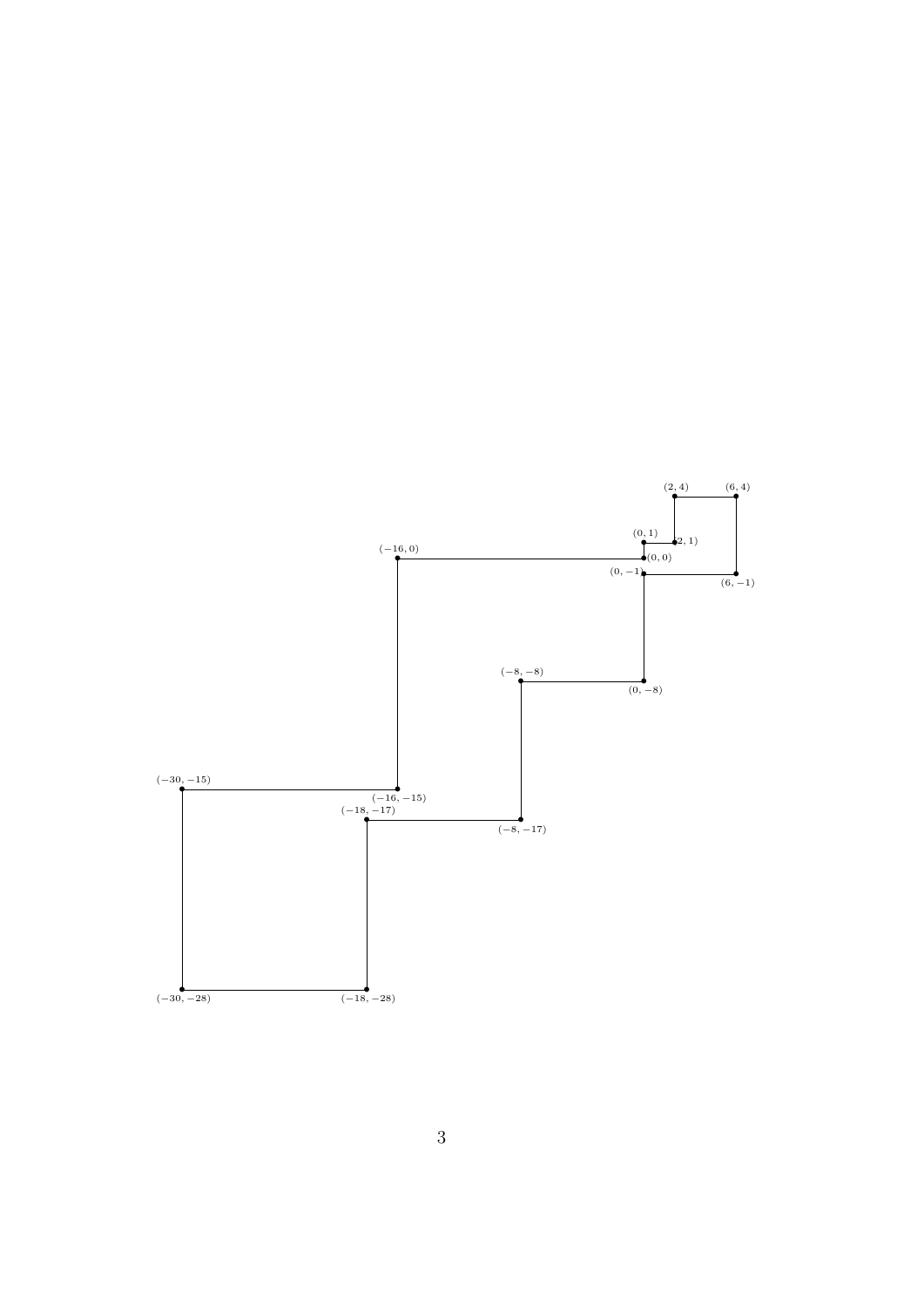5. Let  $f(x) = x^3 + x + 1$  and let  $g(x)$  be the inverse function of f. Find  $g'(3)$ .

**Solution:** The function g satisfies  $f \circ g(x) = x$  for all  $x$ , so  $\frac{d}{dx} f \circ g(x) =$  $f'(g(x)) \cdot g'(x) = \frac{d}{dx} x = 1$  be the chain rule. Thus  $g'(3) = 1/f'(g(3))$ . Since  $f'(x) = 3x^2 + 1$  it follows that  $f'(1) = 4$ . Also,  $g(3) = f^{-1}(3) = 1$  since  $f(1) = 3$ . Finally  $g'(3) = 1/f'(1) = 1/4$ .

6. Let  $S(n)$  denote the sum of the decimal digits of the integer n. For example  $S(64) = 10$ . Find the smallest integer *n* such that

$$
S(n) + S(S(n)) + S(S(S(n))) = 2007.
$$

**Solution:** Since  $S(n) \leq 9 \log n$ , it follows that n must have at least 200 digits. In fact if n has few than 220 digits, then  $S(n) \leq 219 \cdot 9 = 1971$  and  $S(S(n)) \leq 1 + 9 + 6 + 9 = 25$  and  $s(S(S(n))) \leq 10$ , in which case their sum is at most 2006. Since  $n \equiv S(n) \pmod{9}$ , and  $2007 \equiv 0 \pmod{9}$ , it follows that any solution n satisfies one of  $n \equiv 0 \pmod{9}$ ,  $n \equiv 3 \pmod{9}$ , or  $n \equiv 6 \pmod{9}$ . We are left to try multiples of 3 whose sum of digits is at least 1971. Trying 1971, 1974, 1977, 1980, 1983, etc, we see that 1977 is the smallest integer that works. The other  $S(n)$  values that work are 1980, 1983, and 2001. The smallest number for which  $S(n) = 1977$  is a digit 6 followed by a sting of two-hundred and nineteen 9's. That is  $n = 6 \cdot 10^{219} + 10^{219} - 1 = 7 \cdot 10^{219} - 1$ .

7. Tom picks a polynomial  $p$  with nonnegative integer coefficients. Sally claims that she can ask Tom just two values of  $p$  and then tell him all the coefficients. She asks for  $p(1)$  and  $p(p(1)+1)$ . For example, suppose  $p(1) = 10$  and  $p(11) =$ 46,610. What is the polynomial, and how did she know it?

Solution: His first answer 10 is the sum of the coefficients of p. She knows that  $p(1)$  is at least as big as any of p's coefficients. If  $p(x) = ax^4 + bx^3 + cx^2 + dx + e$ , then  $p(11) = a11^4 + b11^3 + c11^2 + d11 + e$  which is just the base 11 representation of  $p(11)$ . Expressing 46,610 in base 11 notation yields  $32023_{11}$ , so  $p(x)$  =  $3x^4 + 2x^3 + 2x + 3$ .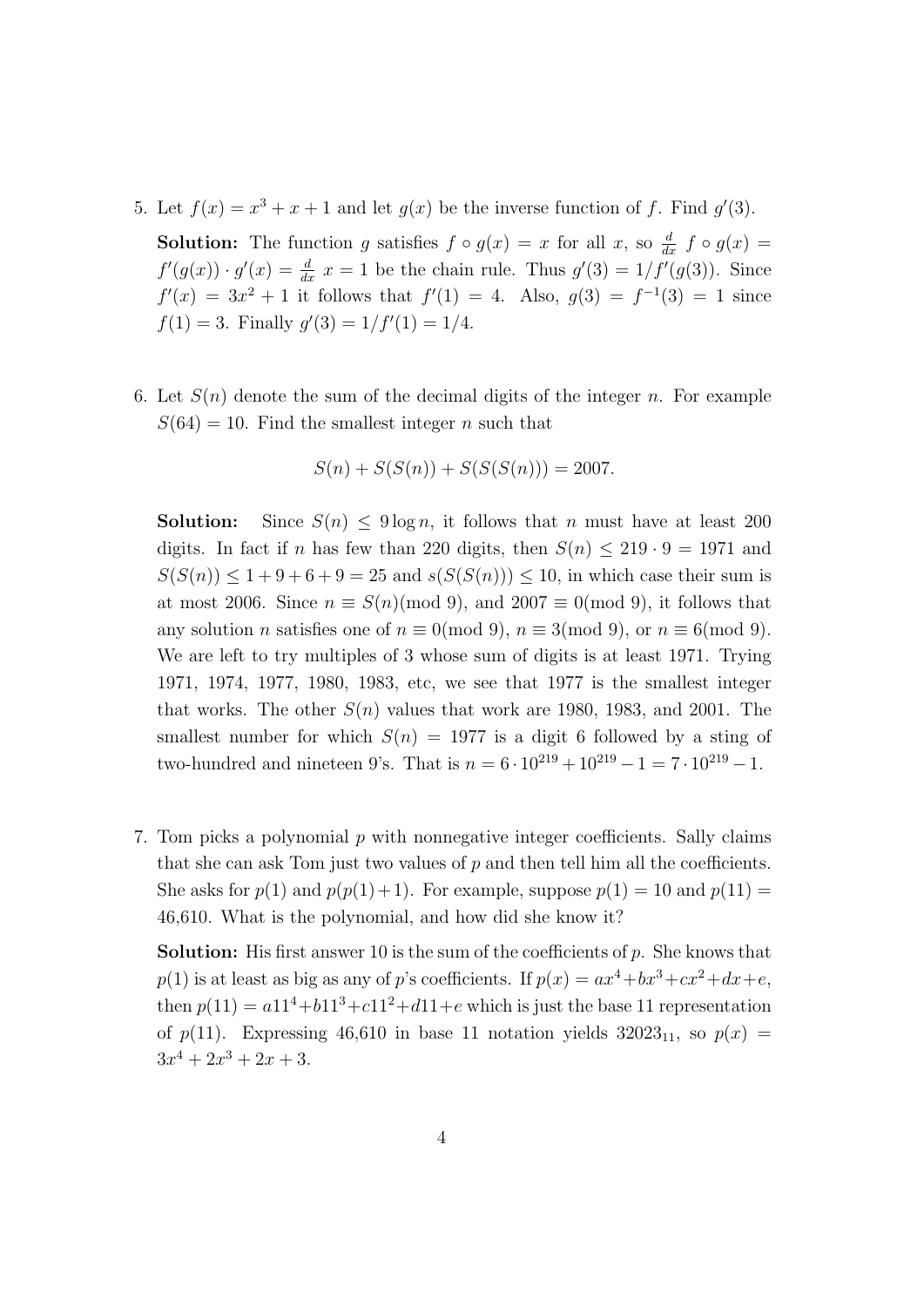8. Two integers are called approximately equal if their difference is at most 1. How many different ways are there to write 2005 as a sum of one or more positive integers which are all approximately equal to each other? The order of terms does not matter: two ways which only differ in the order of terms are not considered different.

**Solution:** 2005. Let  $G(n)$  denote the number of ways to write n as a sum of approximately equal positive integers. Trial and error produces  $G(1) =$  $1, G(2) = 2, G(3) = 3$  and  $G(4) = 4$ . In fact, we can prove by mathematical induction that  $G(n) = n$  for all positive integers. Suppose  $n = a_1 + a_2 + \cdots + a_k$ where either all the  $a_i$  are the same or there are two different values and they differ by 1. Thus we have either  $n = ka + m(a - 1), m > 0$  or  $n = ka$ . In the first case  $n + 1 = (k + 1)a + (m - 1)(a - 1)$  if  $m > 0$  and  $n + 1 =$  $a+1+(k-1)a$ . So we have a bijection between the representations of n and the representations of  $n+1$  that include at least one number other that 1. In addition  $n + 1 = 1 + 1 + 1 + \cdots + 1$  represents a new representation. Thus  $G(n + 1) = G(n) + 1$  for all integers n.

Alternatively, note that for each  $n, 1 \leq n \leq 2005$  there is exactly one sum with *n* terms. To see this, divide 2005 by *n*. If  $2005 = nq + r$ , then  $2005 =$  $(n - r)q + r(q + 1)$ . Of course q and  $q + 1$  are approximately equal.

9. An Elongated Pentagonal Orthocupolarotunda is a polyhedron with exactly 37 faces, 15 of which are squares, 7 of which are regular pentagons, and 15 of which are triangles. How many vertices does it have?

**Solution:** The number of edges is  $\frac{1}{2}(15 \cdot 4 + 7 \cdot 5 + 15 \cdot 3) = 70$ , so by Euler's formula  $e + 2 = f + v$ , we have  $70 + 2 = 37 + v$  and  $v = 35$ .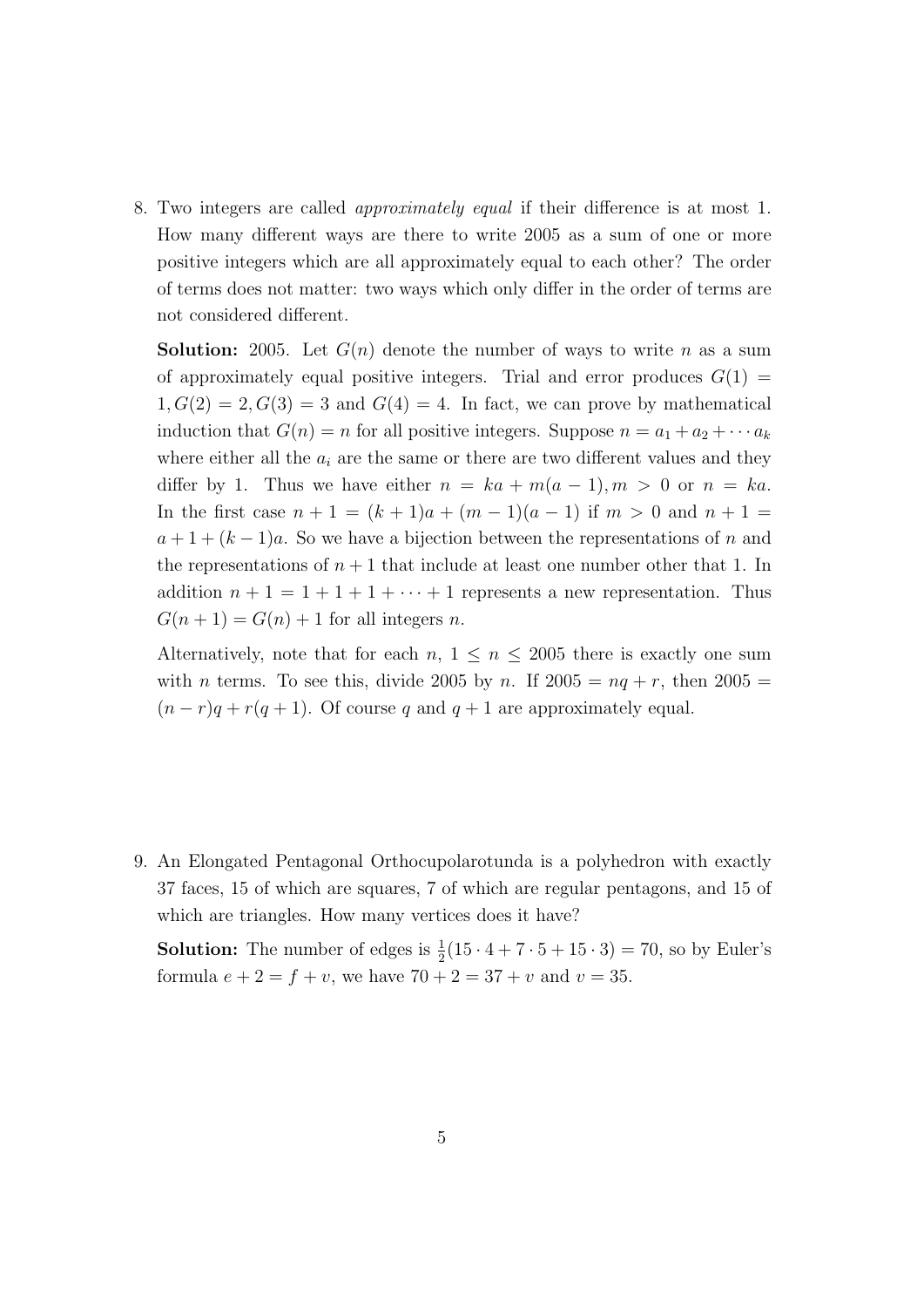10. The bug is back! This time he crawls at a uniform rate, one unit per minute. He starts at the origin at time 0 and crawls one unit to the right, arriving at  $(1,0)$ , turns 90° left and crawls another unit to  $(1,1)$ , turns 90° left again, and crawls two units. He continues to make 90◦ left turns as shown in the figure. (The path of the bug establishes a one-to-one correspondence between the non-negative integers and the integer lattice points of the plane.) Let  $q(t)$ denote the position in the plane after  $t$  minutes, where  $t$  is an integer. Thus, for example,  $g(0) = (0,0), g(6) = (-1,-1),$  and  $g(16) = (-2,2)$ . Does there exist an integer t such that  $g(t)$  and  $g(t + 23)$  are exactly 17 units apart? If so, find the smallest such  $t$ .



**Solution:** The path from  $g(t)$  to  $g(t+23)$  must involve exactly one turn. The only solutions to  $u^2 + (23 - u)^2 = 17^2$  are  $u = 8$  and  $u = 15$ . The first straight edge of length 15 occurs on the left to right segment from  $g(210) = (-7, -7)$ to  $g(225) = (8, -7)$ . Going back 8 units to  $g(202) = (-7, 1)$ , we see that

$$
D((-7,1), (8,-7)) = \sqrt{15^2 + 8^2} = 17.
$$